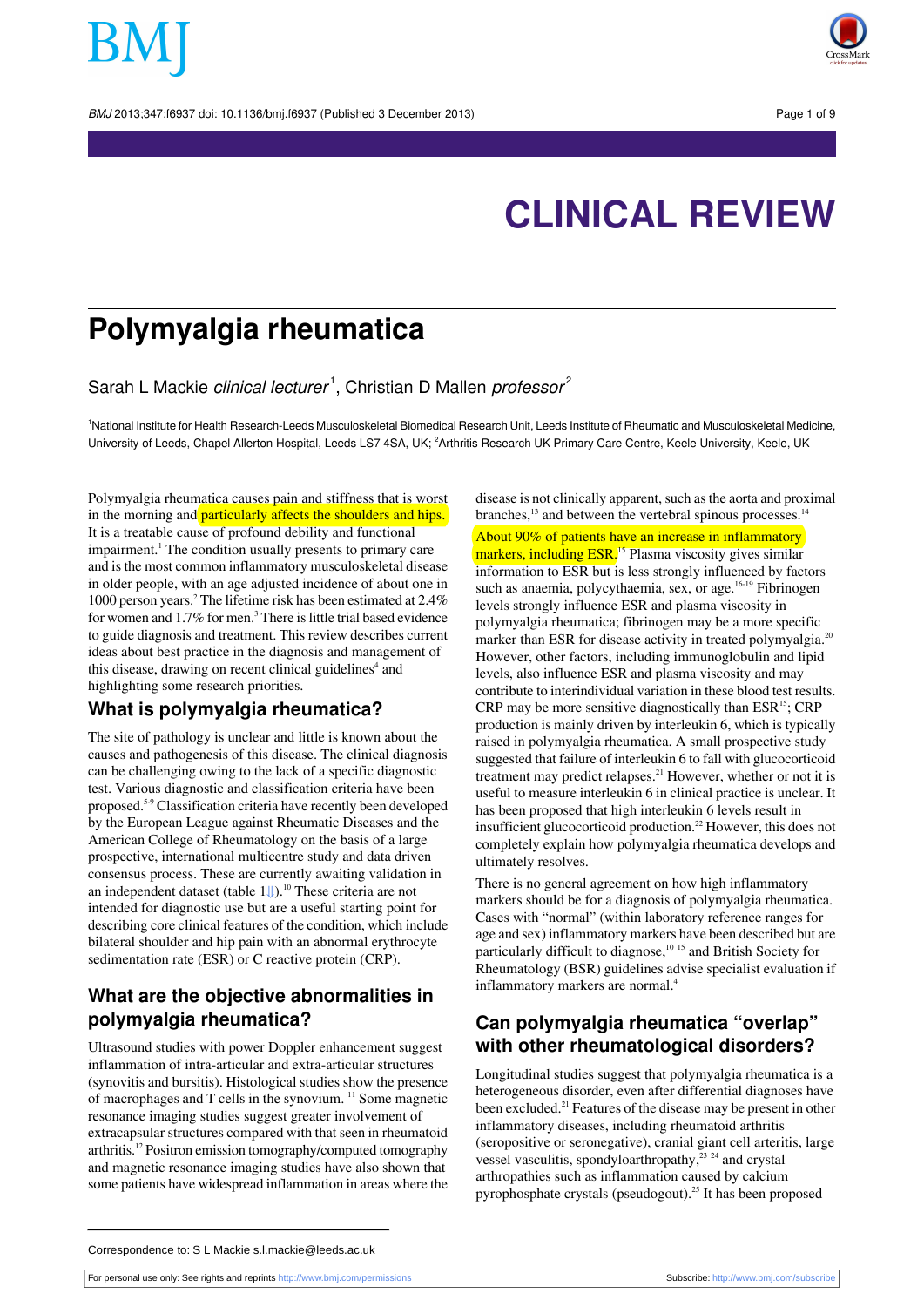#### **Summary points**

Polymyalgic syndrome can be a presenting feature of a wide range of diseases, including giant cell arteritis and rheumatoid arthritis Look for other diseases before starting glucocorticoids (≤20 mg prednisolone or equivalent)

Carefully document the speed, completeness, and nature of the response to initial glucocorticoid treatment Atypical features should prompt early specialist evaluation

Monitor patients carefully for adverse effects of glucocorticoids and taper drugs on an individual basis

#### **Sources and selection criteria**

We searched Medline, Embase, Cochrane Collaboration, and ClinicalTrials.gov using the word "polymyalgia". All study types were included owing to the limited amount of literature available.

that ultrasound imaging of the shoulders, hips, and possibly the small joints might help in the diagnosis by identifying specific features of particular inflammatory diseases,<sup>26</sup> but further studies are needed to clarify its relevance to routine clinical practice, especially in primary care.

#### **Association with giant cell arteritis**

Giant cell arteritis is a systemic vasculitis that affects large and medium sized arteries. There has been debate about whether polymyalgia rheumatica and giant cell arteritis are distinct diseases.<sup>27</sup> Although the patient population at risk is similar,<sup>2</sup> observational incidence data from a large primary care based study suggest that the two diseases are diagnosed in the same patient 38 times more often than might be expected owing to chance.<sup>2</sup> Unlike polymyalgia rheumatica, which usually responds to an initial dose of 15-20 mg prednisolone, at least 30-40 mg prednisolone is needed initially in giant cell arteritis for effective symptom relief (for example, from temporal headache or jaw pain). These doses are based on clinical experience and expert consensus.<sup>28</sup> Data from the pre-steroid era suggest that untreated giant cell arteritis commonly results in blindness, so formal dose ranging studies have not been done. High doses of glucocorticoids (≥30 mg prednisolone) have additional ("non-genomic") cellular mechanisms of action compared with low and medium doses  $(\leq 15 \text{ mg})$ ,<sup>29</sup> so the fact that both polymyalgia rheumatica and giant cell arteritis respond to glucocorticoids is not necessarily evidence of a shared disease pathway. Case series show that a subset of patients with polymyalgic syndrome have occult giant cell arteritis on biopsy or imaging,<sup>30</sup> <sup>31</sup> but these findings are not universal.

#### **Overlap with rheumatoid arthritis**

Rheumatoid arthritis may present with a polymyalgic syndrome before synovitis is clinically detectable.<sup>32</sup> Consequently, some polymyalgia rheumatica cohorts contain a subset of patients who are later diagnosed as having rheumatoid arthritis.<sup>10 33</sup> The addition of anti-cyclic citrullinated peptide antibodies to the classification of rheumatoid arthritis might help to reduce this overlap<sup>34</sup>—these antibodies are rarely present in polymyalgia rheumatica.<sup>35</sup> In observational studies, patients with polymyalgia rheumatica seem to have a greater clinical and laboratory response to glucocorticoids than those with polymyalgic onset rheumatoid arthritis.<sup>36</sup>

#### **Genetic heterogeneity**

In contrast to the known association of giant cell arteritis with *HLA-DRB1*\*04,<sup>37</sup> and of rheumatoid arthritis with subtypes of *HLA-DRB1*\*01, *HLA-DRB1*\*04, and *HLA-DRB1*\*10 alleles,<sup>38</sup> polymyalgia rheumatica has no well replicated *HLA-DRB1* association.<sup>37</sup> It is unclear whether a reported association of

*HLA-DRB1*\*04 with risk of relapse<sup>39</sup> is due to an overlap of polymyalgia rheumatica with subclinical giant cell arteritis or rheumatoid arthritis.<sup>33</sup> <sup>40</sup> Rheumatoid arthritis associated *HLA-DRB1* alleles were also associated with relapse in polymyalgia rheumatica.<sup>41</sup>

#### **How is polymyalgia rheumatica diagnosed?**

Once the diagnosis is suspected, BSR guidelines recommend a three step procedure (fig  $1 \downarrow$ ).<sup>4</sup> Each step is intended to increase the probability that the diagnosis is correct. In the presence of clinical features, supportive investigation results, and a rapid complete response to glucocorticoids, it is thought that a diagnosis of polymyalgia rheumatica can be confidently made in primary care.<sup>4</sup> However, this approach is based on expert consensus and has not been formally evaluated. Arguably, the most challenging step is the first one, which depends on clinical experience and expertise. Where all three features (classic clinical features, supportive investigation results, rapid complete response to glucocorticoids) are not unequivocally present, there are arguments for referring the patient for a specialist opinion.<sup>4</sup>

#### **How can the classic clinical features of polymyalgia rheumatica be identified?**

Classic features of polymyalgia are bilateral pain and stiffness in the shoulders and hips in older patients, most commonly those in their 70s and rarely below age 50.<sup>2</sup> Patients may not be able to "turn over in bed or get up from the toilet in the mornings." There is pronounced diurnal variation, with symptoms being worst on waking. Morning stiffness usually lasts for at least an hour.<sup>5</sup> Symptoms may begin suddenly, sometimes accompanied by "flu-like" features, although onset can be more insidious. Generalised restriction of movement results in profound functional impairment. Gait may be affected, although isometric muscle power is relatively intact. Inflammatory markers are typically raised, sometimes with an accompanying normocytic "anaemia of inflammation."<sup>42</sup>

However, other haematological abnormalities (including lymphopenia) should prompt suspicion of other diseases. Look for evidence of giant cell arteritis, such as headache, scalp tenderness, jaw claudication, visual disturbance, or abnormal temporal arteries; if present, urgent specialist referral is needed. Recent limb claudication may signal large vessel giant cell arteritis. Educate patients with suspected polymyalgia rheumatica about the symptoms of giant cell arteritis and warn then to consult urgently if they develop.

There should be no lymphadenopathy or involvement of other organs including the nervous system, skin, hair, lung,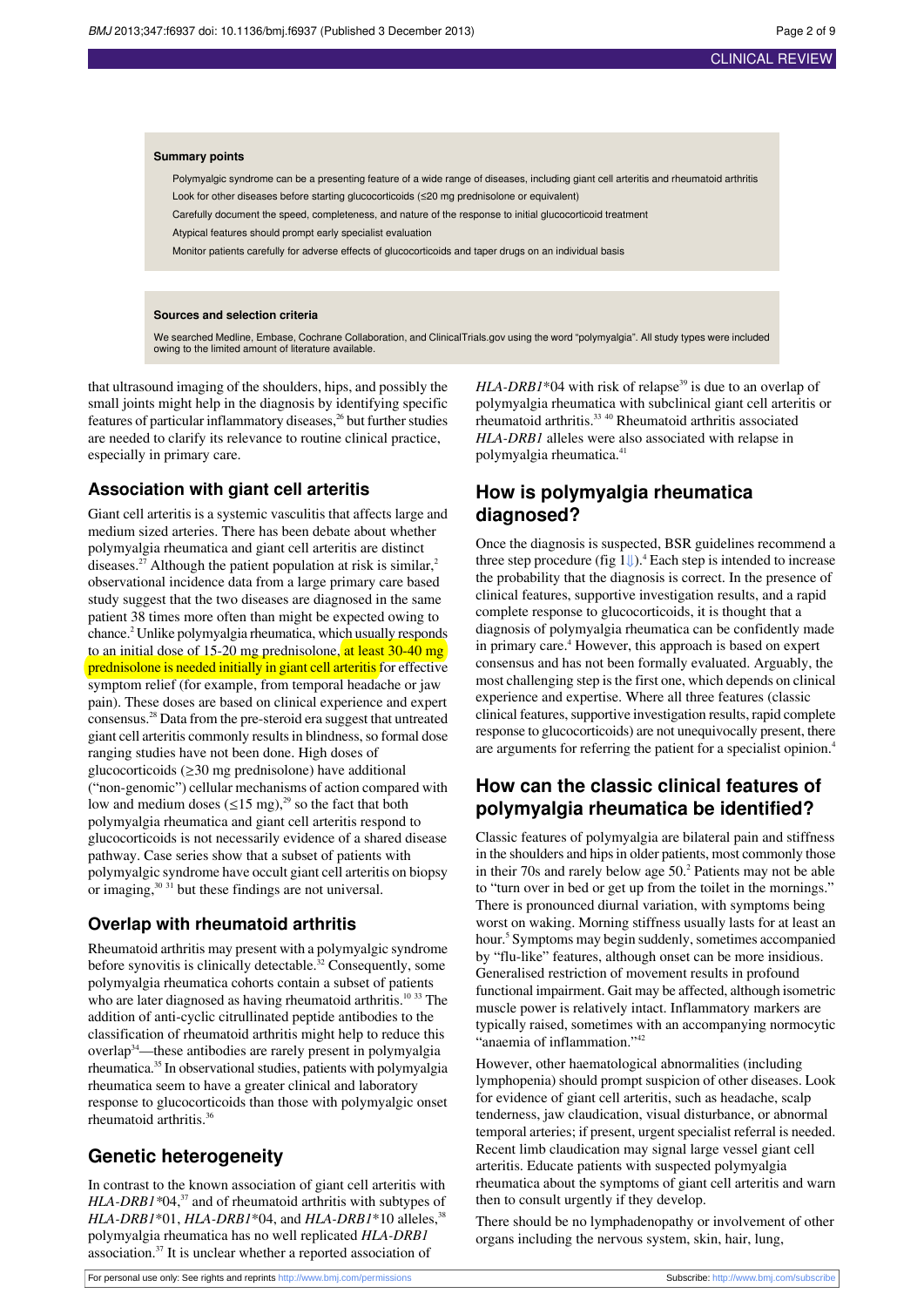Musculoskeletal ultrasound often identifies inflammation of structures around the shoulders and hips (subacromial bursitis, glenohumeral synovitis, trochanteric bursitis, hip synovitis).<sup>43</sup> However, these findings are not unique to polymyalgia rheumatica and quoted sensitivity and specificity estimates may be unreliable because of the case-control design of existing diagnostic accuracy studies. The usefulness of ultrasound has yet to be evaluated outside specialist settings. Ultrasound can be useful when diagnosis is uncertain or when overlap conditions (such as rheumatoid arthritis) are suspected. Table [2⇓](#page-7-0) provides details of selected differential diagnoses.

### **What further investigations are recommended before starting glucocorticoids?**

There is currently no single diagnostic test for polymyalgia and investigation is largely aimed at excluding other explanations for the symptoms (table 2). BSR guidelines recommend measuring ESR, CRP, full blood count, liver and renal function tests, protein electrophoresis, rheumatoid factor (and anti-citrullinated peptide antibody if available), calcium, alkaline phosphatase, and thyroid function.<sup>4</sup> All of these tests, except for ESR and CRP, are done to exclude other conditions.

Actively look for clues about cancer or infection, especially if there are clinical risk factors (including personal or family history of cancer). Weight loss, fever, or very high inflammatory markers (ESR >100 is atypical for polymyalgia rheumatica) should prompt considerations of cancer, including myeloma and renal cell carcinoma, or occult infection, including endocarditis, osteomyelitis, and paraspinal infection. Microscopic haematuria is not a feature of polymyalgia rheumatica and may be a clue to other conditions.

### **When should glucocorticoids be started?**

It is not known whether glucocorticoids modify the disease process itself or merely alleviate the symptoms of polymyalgia rheumatica. High quality randomised controlled trials of glucocorticoids versus other treatments have not been performed. Before starting glucocorticoids, screen for risk factors for glucocorticoid related adverse effects (such as diabetes, hypertension, peptic ulcer, osteoporosis, psychiatric comorbidity) and treat these appropriately.<sup>4</sup> These factors, together with the patient's weight,<sup>44</sup> may affect the initial choice of dose for a trial of glucocorticoids. In addition, counsel patients about potential adverse effects, which include the above risk factors as well as bruising, skin fragility, myopathy, and weight gain.

Symptoms of many non-polymyalgic disorders, including cancer, may initially respond to glucocorticoids, but lack of response can be a clue to other conditions such as solid tumours or osteoarthritis.<sup>45</sup> The diagnostic value of response to glucocorticoids becomes less specific as the dose increases. A typical starting dose is 15 mg prednisolone (or glucocorticoid equivalent), but some patients respond well to lower doses.<sup>46</sup> These recommendations are based on expert consensus because the studies informing them were largely observational, had various inclusion criteria, and were usually hospital based rather than community based. BSR guidelines recommend specialist

evaluation in patients with an incomplete response to 20 mg prednisolone (defined as <70% self reported improvement in symptoms).<sup>4</sup> This is based on a pragmatic trade-off between the sensitivity and specificity of the diagnostic value of various doses of prednisolone, with a conservative approach being recommended as safest in primary care.

Where there is doubt, with the patient's agreement, some specialist practitioners use a "steroid sandwich" (alternating a week of vitamin C (or other placebo) with a week of prednisolone and evaluating the time course of symptomatic response).<sup>47</sup> In classic polymyalgia rheumatica, symptoms resolve within about three days and do not reappear unless the glucocorticoid dose is reduced or stopped. Inflammatory markers should normalise within two to four weeks and remain normal until the dose is reduced. These features would support a diagnosis of classic polymyalgia rheumatica.

### **When and how should the glucocorticoid dose be tapered?**

The dose is gradually tapered over months to years. In most case series the median time to stopping glucocorticoids is about two years,<sup>48</sup> but individuals vary greatly and few studies have been performed in primary care. No head to head trials have looked at the optimum rate of glucocorticoid tapering. Indeed rigid adherence to a tapering protocol may be unhelpful as many patients need to spend some time at a particular dose rather than aiming for a constant rate of reduction. Frequent, rapid changes in glucocorticoid dose are to be avoided where possible. The risks associated with glucocorticoids must be balanced against the risks of relapse, taking into account comorbidities (such as diabetes and hypertension) and the patient's priorities. Observational studies suggest that those with higher inflammatory markers before treatment are at higher risk of relapse<sup>21</sup>  $49-53$  and need a longer duration of treatment.<sup>48</sup>  $54$  Such studies also suggest that patients who need an initial dose of more than 20 mg prednisolone have a higher risk of relapse,<sup>21</sup> and that atypical features may be a predictor of prolonged glucocorticoid requirements (fig 2[⇓](#page-8-1)). In a retrospective study of 135 patients, 26% of patients initially thought to have polymyalgia rheumatica later received a different diagnosis (seronegative rheumatoid arthritis in half of them). These patients were younger, more often male, needed higher initial glucocorticoid doses, and were less able to reduce and stop glucocorticoids during follow-up.<sup>55</sup> In another observational study, patients who needed higher initial glucocorticoid doses were likely to need glucocorticoids for longer, and were also more likely to develop giant cell arteritis at a later date.<sup>48</sup>

There is no evidence that aggressively trying to reduce inflammatory markers improves prognosis in asymptomatic patients and it could mask a second disease. A composite score for monitoring disease activity—the "polymyalgia rheumatica activity score"—incorporates doctor and patient reported elements, as well as CRP concentrations,<sup>56</sup> but this score requires further validation and is seldom used outside research settings.

A degree of trial and error is involved in the tapering of glucocorticoids. Initially, the daily dose is usually reduced by 2.5 mg every two to four weeks, but, after reaching 10 mg daily, it is usually slowed to a mean 0.5-1.0 mg daily dose reduction per month. However, patients vary greatly, and alternate day dosing may be useful in those who cannot tolerate a full reduction in dose. Warn patients to expect a temporary increase in symptoms for about a week after each dose reduction. Prednisolone may need to be reduced very gradually once the dose gets down to 2.5-7.5 mg per day. This could be achieved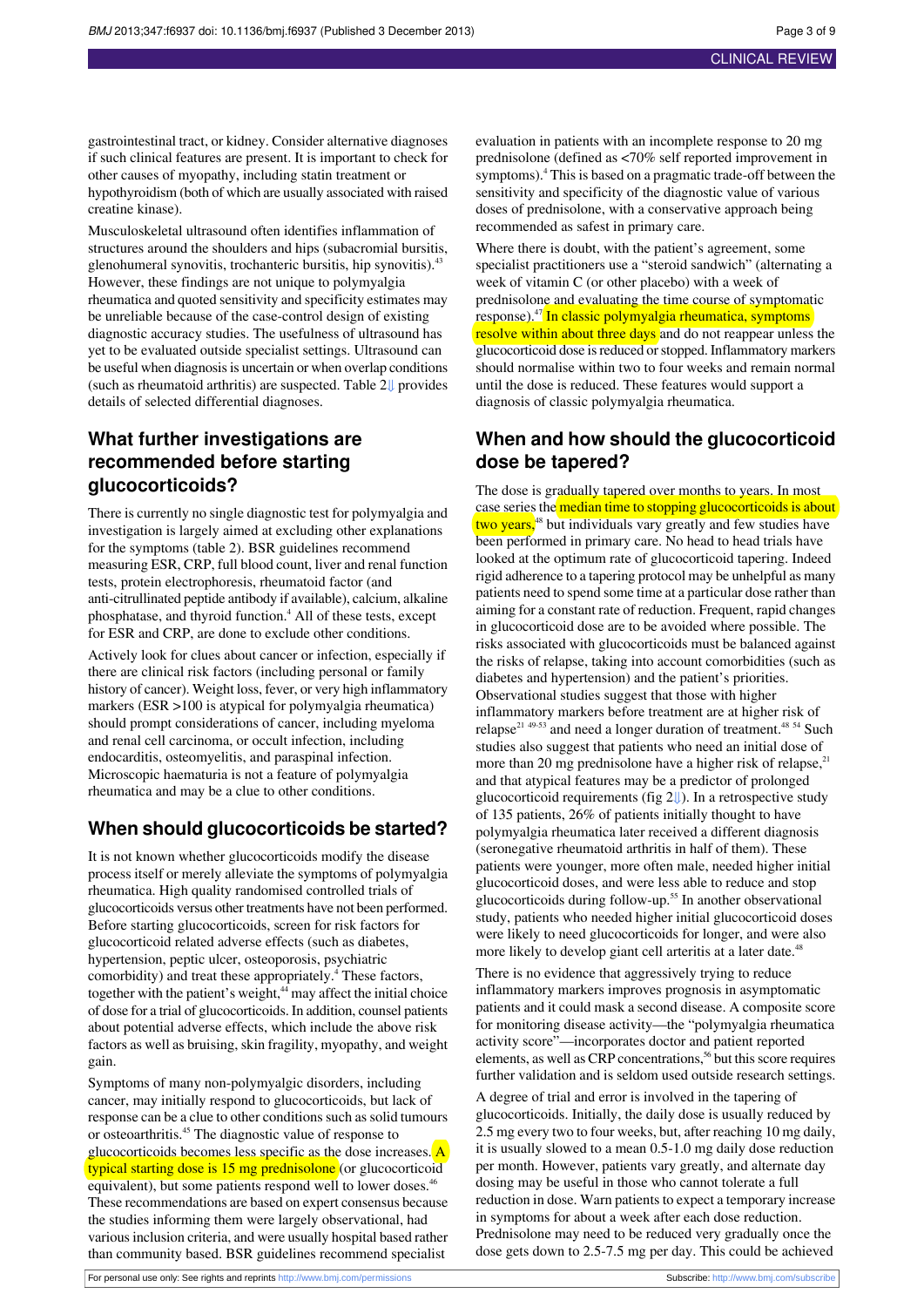by taking the reduced dose on certain days of the week only; giving an intramuscular glucocorticoid injection followed by a reduction of 2.5-5 mg daily two days later; and giving local glucocorticoid injection(s) to the most symptomatic area(s). These strategies are based on expert consensus (formal comparative studies have not been performed) and shared decision making is important.

### **What if patients cannot tolerate glucocorticoid withdrawal even years later?**

Some patients, often those with atypical polymyalgia or other rheumatological disorders, will require prolonged (>2 years) glucocorticoid treatment (fig 2). When referring for specialist advice, the records from the original presentation of polymyalgia rheumatica are helpful. Re-evaluation after temporarily forcing the dose of glucocorticoids down (with reminders about warning symptoms of giant cell arteritis) can also help diagnostically, because glucocorticoids can mask clinical and imaging features of other inflammatory diseases.

The pattern of disease activity is the first thing to consider in patients who require prolonged treatment with glucocorticoids. Are the symptoms truly inflammatory in nature, and what dose of glucocorticoids is needed for symptom relief? Case series suggest that it is unusual for polymyalgia rheumatica to require more than 10 mg prednisolone daily for more than a year. Other, non-inflammatory causes of musculoskeletal pain are common and could be exacerbated by glucocorticoid related weight gain or by physical deconditioning. Osteoarthritis of the spine, hip, or knee is often identified at this stage. If clinical features suggest subacromial or trochanteric bursitis, then local glucocorticoid injections can help. Even if the symptoms are truly inflammatory and responsive to glucocorticoids, a careful search for another inflammatory disease should be made.

Patients with ongoing or relapsing symptoms, a long duration of morning stiffness, raised inflammatory markers, and no other cause of inflammation may benefit from immunosuppressive treatments under specialist supervision. Although underpowered, randomised controlled trials of methotrexate found no convincing benefit in polymyalgia rheumatica, with confidence intervals of effect sizes close to the null.<sup>57</sup> Small trials of tumour necrosis factor antagonists also failed to show convincing benefit,<sup>58</sup> <sup>59</sup> although again they were underpowered to detect small effect sizes or large effect sizes in small subgroups. Leflunomide and tocilizumab have been used in observational case reports and case series, $60\,61}$  but randomised controlled trials have not been performed. Caution is needed when interpreting efficacy outcomes that depend on inflammatory markers, because some drugs (such as tocilizumab) may suppress CRP but have unknown effects on the underlying polymyalgic disease process.

### **What are the risks of long term glucocorticoids and how can they be reduced?**

Patients with polymyalgia rheumatica are committed to months or years of glucocorticoid treatment, with a substantial risk of adverse effects.62-64 Patients require regular monitoring for potential complications including diabetes and hypertension. Prophylaxis against other glucocorticoid related adverse effects (including gastrointestinal side effects and osteoporosis) should be considered.<sup>64</sup> Adequate calcium and vitamin D intake should

be maintained and supplemented if appropriate. If assessment shows a high risk of osteoporotic fracture, a bisphosphonate is the usual first line of treatment.<sup>65</sup> Gastroprotection should be considered, particularly in older patients. Advice on physical activity—especially weight bearing activity—isimportant, and physiotherapy may be useful if there is deconditioning. A "steroid card" can be useful for patients on long term glucocorticoids.

In patients with mild or localised symptoms, or a high risk of adverse effects from glucocorticoids, intramuscular or periarticular injections of glucocorticoid may be tried, as suggested by a single small trial.<sup>66</sup> Non-steroidal anti-inflammatory drugs have been used, $64$  although anecdotal evidence suggests these drugs have a lesser effect than glucocorticoids and a greater risk of gastrointestinal side effects, especially in older people.

### **What is the prognosis in polymyalgia rheumatica?**

Information on prognosis is limited, especially in community settings. Men have a better prognosis than women. Case series and small secondary care based prospective cohorts show wide variations in the duration of glucocorticoid treatment.<sup>21</sup> In some patients, glucocorticoids can be reduced easily and stopped within a year, with no recurrence in symptoms. Others tend to relapse on dose reduction, until the disease seems to "burn itself out" after a few years. A few patients need to be treated for many years, for reasons that are not well understood. Higher inflammatory markers are associated with longer duration of treatment and more relapses. However, it is unclear how much this results from the underlying disease and how much from an over-reliance on blood tests for monitoring disease activity. Tailored treatment and a consistent approach from one well informed doctor can promote shared decision making and reduce the anxiety experienced by many patients with this disease. Patient support groups can play a vital role

Thanks to Colin Pease (Leeds Teaching Hospitals NHS Trust) and Jeremy Wyatt (University of Leeds) for their comments on the draft of this manuscript.

Contributors: Both authors planned and drafted the manuscript, commented on further drafts, and approved the final version. SLM was commissioned to write the article and is guarantor.

Competing interests: We have read and understood the BMJ Group policy on declaration of interests and declare: Both authors received no support for the submitted work. SLM is funded by a National Institute for Health Research (NIHR) clinician scientist fellowship to improve diagnosis of patients with polymyalgia rheumatica (ADDRESS-PMR study). SLM was funded to attend EULAR conferences by Pfizer (2007) and Napp Pharmaceuticals (2011). In 2011 SLM received an honorarium from AstraZeneca for giving educational talks to three local general practices. SLM is a member of a group producing clinical practice recommendations for management of polymyalgia rheumatica on behalf of the American College for Rheumatology and European League against Rheumatic Diseases recommendations/guidelines, and a member of the group updating the British Society of Rheumatology guidelines for diagnosis and management of polymyalgia rheumatica. She had no part in writing the original BSR guidelines, and the views represented here are not necessarily those of the guidelines groups concerned. CDM is funded by a clinician scientist fellowship from Arthritis Research UK and has no competing interests to declare (no financial relationships with any organisations that might have an interest in the submitted work in the previous three years; no other relationships or activities that could appear to have influenced the submitted work). The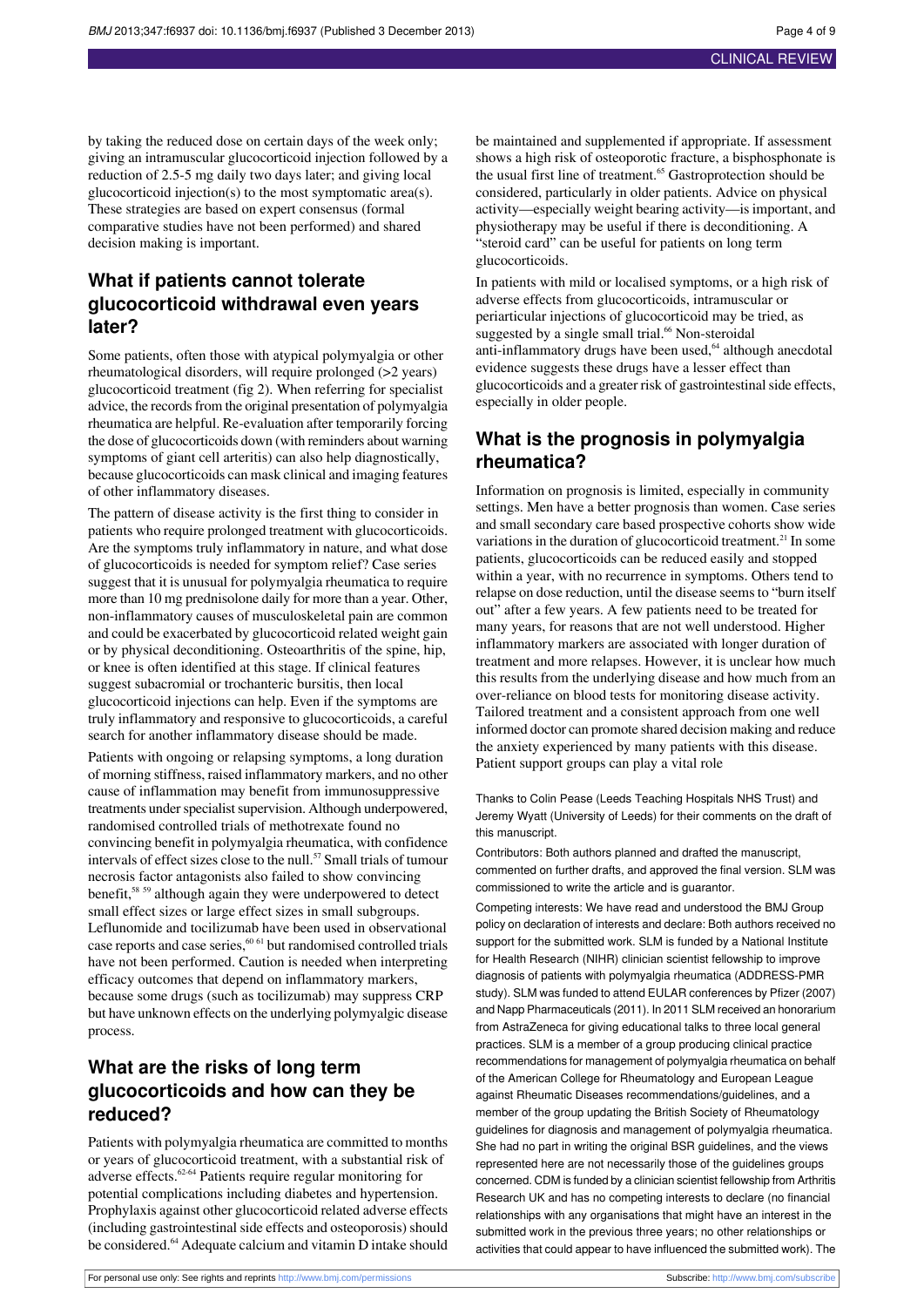#### CLINICAL REVIEW

#### **Ongoing research**

Keele PMR study ([www.keele.ac.uk/pmr](http://www.keele.ac.uk/pmr)): an observational cohort study of patients with newly diagnosed polymyalgia rheumatica in primary care

ADDRESS-PMR: diagnostic accuracy study of ultrasound in patients with suspected polymyalgia rheumatica

Study of tocilizumab to treat polymyalgia rheumatica: NCT01396317

TENOR: Tocilizumab Effect iN pOlymyalgia Rheumatica: NCT01713842

Study on the efficacy and safety of Lodotra (delayed release prednisolone) compared with immediate release prednisone in patients with polymyalgia rheumatica: NCT01821040

#### **Questions for future research**

What is the anatomical basis of polymyalgia rheumatica and what causes it?

Can we identify better biomarkers (including imaging tests) for diagnosing and monitoring the disease?

Can we define a core set of robust outcome measures for future research studies in polymyalgia rheumatica, including assessment of the life impact and healthcare costs of the disease and its treatment?

What are the optimum starting doses of glucocorticoids, best delivery methods, and optimum dose reduction strategies for different patients?

What is the role of immunosuppressants such as methotrexate in this disease?

#### **Tips for non-specialists**

Do not start glucocorticoids until all relevant investigations have been completed

Have a low threshold for specialist referral of patients without classic symptoms Document findings carefully, including atypical features; these notes may be invaluable later if the patient is unable to stop glucocorticoids

Give the patient written information including symptoms of giant cell arteritis, such as headache, scalp tenderness, jaw claudication, visual disturbance, or abnormal temporal arteries

Once the diagnosis is made, treat the patient not the blood test results

Try to avoid frequent large changes in glucocorticoid dose

Remember that older patients may develop a second disease

Evaluate for comorbidities early on and prescribe bone prophylaxis early

#### **Additional educational resources**

Resources for healthcare professionals

Bird HA, Esselinckx W, Dixon AS, Mowat AG, Wood PH. An evaluation of criteria for polymyalgia rheumatica. Ann Rheum Dis 1979;38:434-9

Weyand CM, Fulbright JW, Evans JM, Hunder GG, Goronzy JJ. Corticosteroid requirements in polymyalgia rheumatica. Arch Intern Med 1999;159:577-84

Dasgupta B, Borg FA, Hassan N, Barraclough K, Bourke B, Fulcher J, et al. BSR and BHPR guidelines for the management of polymyalgia rheumatica. Rheumatology (Oxford) 2010;49:186-90

Dasgupta B, Cimmino MA, Maradit-Kremers H, Schmidt WA, Schirmer M, Salvarani C, et al. 2012 provisional classification criteria for polymyalgia rheumatica: a European League Against Rheumatism/American College of Rheumatology collaborative initiative. *Ann*<br>*Rheum Dis* 2012;71:484-92

Hernández-Rodríguez J, Cid MC, López-Soto A, Espigol-Frigolé G, Bosch X. Treatment of polymyalgia rheumatica: a systematic review. Arch Intern Med 2009;169:1839-50

#### Resources for patients

Polymyalgia rheumatica and giant cell arteritis UK [\(www.pmrgcauk.com/\)](http://www.pmrgcauk.com/)—Provides information on polymyalgia rheumatica and giant cell arteritis, peer support from patients, and a telephone helpline

Arthritis Research UK ([www.arthritisresearchuk.org/arthritis-information/conditions/polymyalgia-rheumatica.aspx](http://www.arthritisresearchuk.org/arthritis-information/conditions/polymyalgia-rheumatica.aspx))—Provides written information on the diagnosis and treatment of polymyalgia rheumatica

Patient.co.uk ([www.patient.co.uk/health/polymyalgia-rheumatica\)](http://www.patient.co.uk/health/polymyalgia-rheumatica)—Useful information on the diagnosis and treatment (and treatment side effects) of polymyalgia rheumatica

views expressed are those of the authors and not necessarily those of any of the abovementioned bodies, of the NHS, or of the Department of Health.

Provenance and peer review: Commissioned; externally peer reviewed.

- 1 Hutchings A, Hollywood J, Lamping DL, Pease CT, Chakravarty K, Silverman B, et al. Clinical outcomes, quality of life, and diagnostic uncertainty in the first year of polymyalgia rheumatica. Arthritis Rheum 2007;57:803-9.
- 2 Smeeth L, Cook C, Hall AJ. Incidence of diagnosed polymyalgia rheumatica and temporal arteritis in the United Kingdom, 1990-2001. Ann Rheum Dis 2006;65:1093-8.
- 3 Crowson CS, Matteson EL, Myasoedova E, Michet CJ, Ernste FC, Warrington KJ, et al. The lifetime risk of adult-onset rheumatoid arthritis and other inflammatory autoimmune rheumatic diseases. Arthritis Rheum 2011;63:633-9.
- Dasgupta B, Borg FA, Hassan N, Barraclough K, Bourke B, Fulcher J, et al. BSR and BHPR guidelines for the management of polymyalgia rheumatica. Rheumatology (Oxford) 2010;49:186-90.
- 5 Bird HA, Esselinckx W, Dixon AS, Mowat AG, Wood PH. An evaluation of criteria for polymyalgia rheumatica. Ann Rheum Dis 1979;38:434-9.
- 6 Jones JG, Hazleman BL. Prognosis and management of polymyalgia rheumatica. Ann Rheum Dis 1981;40:1-5.
- 7 Chuang TY, Hunder GG, Ilstrup DM, Kurland LT. Polymyalgia rheumatica: a 10-year epidemiologic and clinical study. Ann Intern Med 1982;97:672-80.
- 8 Healey LA. Long-term follow-up of polymyalgia rheumatica: evidence for synovitis. Semin Arthritis Rheum 1984;13:322-8.
- 9 Nobunaga M, Yoshioka K, Yasuda M, Shingu M. Clinical studies of polymyalgia rheumatica. A proposal of diagnostic criteria. Jpn J Med 1989;28:452-6.
- 10 Dasgupta B, Cimmino MA, Maradit-Kremers H, Schmidt WA, Schirmer M, Salvarani C, et al. 2012 provisional classification criteria for polymyalgia rheumatica: a European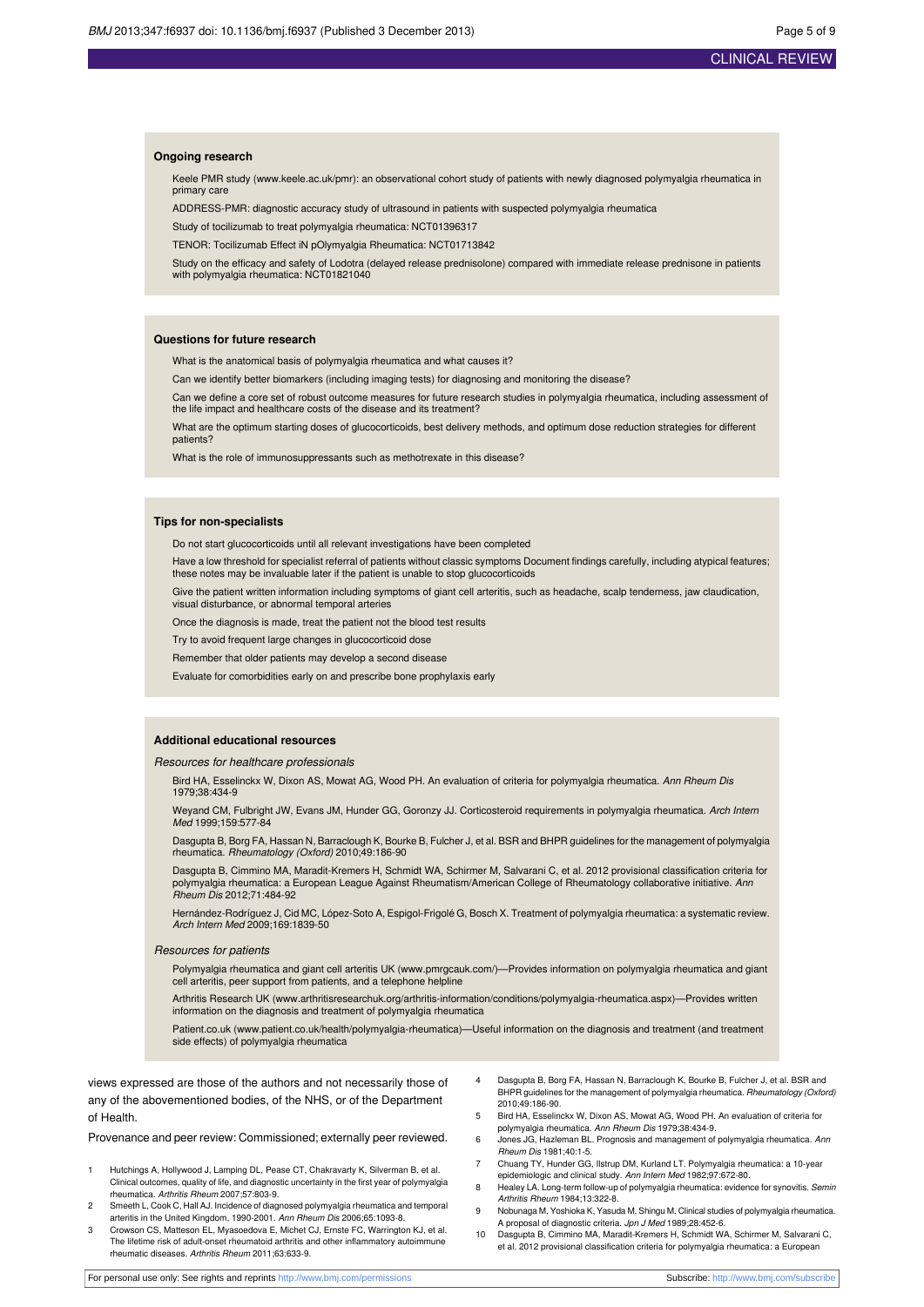League Against Rheumatism/American College of Rheumatology collaborative initiative. Ann Rheum Dis 2012;71:484-92.

- 11 Meliconi R, Pulsatelli L, Uguccioni M, Salvarani C, Macchioni P, Melchiorri C, et al. Leukocyte infiltration in synovial tissue from the shoulder of patients with polymyalgia rheumatica. Quantitative analysis and influence of corticosteroid treatment. Arthritis Rheum 1996;39:1199-207.
- 12 McGonagle D, Pease C, Marzo-Ortega H, O'Connor P, Gibbon W, Emery P. Comparison of extracapsular changes by magnetic resonance imaging in patients with rheumatoid arthritis and polymyalgia rheumatica. J Rheumatol 2001;28:1837-41.
- 13 Blockmans D, De Ceuninck L, Vanderschueren S, Knockaert D, Mortelmans L, Bobbaers H. Repetitive 18-fluorodeoxyglucose positron emission tomography in isolated polymyalgia rheumatica: a prospective study in 35 patients. Rheumatology (Oxford) 2007;46:672-7. 14 Salvarani C, Barozzi L, Cantini F, Niccoli L, Boiardi L, Valentino M, et al. Cervical
- interspinous bursitis in active polymyalgia rheumatica. Ann Rheum Dis 2008;67:758-61.
- 15 Cantini F, Salvarani C, Olivieri I, Macchioni L, Ranzi A, Niccoli L, et al. Erythrocyte sedimentation rate and C-reactive protein in the evaluation of disease activity and severity in polymyalgia rheumatica: a prospective follow-up study. Semin Arthritis Rheum 2000;30:17-24.
- 16 Zacharski LR. The erythrocyte sedimentation rate. Br J Hosp Med 1976;16:53-62.<br>17 Hutchinson RM. Eastham RD. A comparison of the erythrocyte sedimentation rate Hutchinson RM, Eastham RD. A comparison of the erythrocyte sedimentation rate and
- plasma viscosity in detecting changes in plasma proteins. J Clin Pathol 1977;30:345-9. 18 Kanfer EJ, Nicol BA. Haemoglobin concentration and erythrocyte sedimentation rate in primary care patients. J R Soc Med 1997;90:16-8.
- 19 Késmárky G, Kenyeres P, Rábai M, Tóth K. Plasma viscosity: a forgotten variable. Clin Hemorheol Microcirc 2008;39:243-6.
- 20 McCarthy EM, MacMullan PA, Al-Mudhaffer S, Madigan A, Donnelly S, McCarthy CJ, et al. Plasma fibrinogen is an accurate marker of disease activity in patients with polymyalgia rheumatica. Rheumatology (Oxford) 2013;52:465-71.
- 21 Weyand CM, Fulbright JW, Evans JM, Hunder GG, Goronzy JJ. Corticosteroid requirements in polymyalgia rheumatica. Arch Intern Med 1999;159:577-84.
- 22 Straub RH, Glück T, Cutolo M, Georgi J, Helmke K, Schölmerich J, et al. The adrenal steroid status in relation to inflammatory cytokines (interleukin-6 and tumour necrosis factor) in polymyalgia rheumatica. Rheumatology (Oxford) 2000;39:624-31.
- 23 Olivieri I, Garcia-Porrua C, Padula A, Cantini F, Salvarani C, Gonzalez-Gay MA. Late onset undifferentiated spondyloarthritis presenting with polymyalgia rheumatica features: description of seven cases. Rheumatol Int 2007;27:927-33.
- 24 Aydeniz A, Altındağ O, Oğüt E, Gürsoy S. Late onset spondyloarthropathy mimicking polymyalgia rheumatica. Rheumatol Int 2012;32:1357-8.
- 25 Pego-Reigosa JM, Rodriguez-Rodriguez M, Hurtado-Hernandez Z, Gromaz-Martin J, Taboas-Rodriguez D, Millan-Cachinero C, et al. Calcium pyrophosphate deposition disease mimicking polymyalgia rheumatica: a prospective follow-up study of predictive factors for<br>this condition in patients presenting with polymyalgia symptoms. *Arthritis Rheum* 2005;53:931-8.
- 26 Falsetti P, Acciai C, Volpe A, Lenzi L. Ultrasonography in early assessment of elderly patients with polymyalgic symptoms: a role in predicting diagnostic outcome? Scand J Rheumatol 2011;40:57-63.
- 27 Cantini F, Niccoli L, Storri L, Nannini C, Olivieri I, Padula A, et al. Are polymyalgia rheumatica and giant cell arteritis the same disease? Semin Arthritis Rheumatica 2004;33:294-301.
- 28 Dasgupta B, Borg FA, Hassan N, Alexander L, Barraclough K, Bourke B, et al. BSR and BHPR guidelines for the management of giant cell arteritis. Rheumatology (Oxford) 2010;49:1594-7.
- 29 Strehl C, Spies CM, Buttgereit F. Pharmacodynamics of glucocorticoids. Clin Exp Rheumatol 2011;29(suppl 68):S13-8.
- 30 Fauchald P, Rygvold O, Oystese B. Temporal arteritis and polymyalgia rheumatica. Clinical and biopsy findings. Ann Intern Med 1972;77:845-52.
- 31 Camellino D, Cimmino MA. Imaging of polymyalgia rheumatica: indications on its pathogenesis, diagnosis and prognosis. Rheumatology (Oxford) 2012;51:77-86.
- 32 Caporali R, Montecucco C, Epis O, Bobbio-Pallavicini F, Maio T, Cimmino MA. Presenting features of polymyalgia rheumatica (PMR) and rheumatoid arthritis with PMR-like onset: a prospective study. Ann Rheum Dis 2001;60:1021-4.
- 33 Pease CT, Haugeberg G, Morgan AW, Montague B, Hensor EM, Bhakta BB. Diagnosing late onset rheumatoid arthritis, polymyalgia rheumatica, and temporal arteritis in patients presenting with polymyalgic symptoms. A prospective longterm evaluation. J Rheumatol 2005;32:1043-6.
- 34 Aletaha D, Neogi T, Silman AJ, Funovits J, Felson DT, Bingham CO 3rd, et al. 2010 rheumatoid arthritis classification criteria: an American College of Rheumatology/European League Against Rheumatism collaborative initiative. Ann Rheum Dis 2010;69:1580-8.
- Lopez-Hoyos M, Ruiz de Alegria C, Blanco R, Crespo J, Peña M, Rodriguez-Valverde V, et al. Clinical utility of anti-CCP antibodies in the differential diagnosis of elderly-onset rheumatoid arthritis and polymyalgia rheumatica. *Rheumatology (Oxford)* 2004;43:655-7.<br>36 Belloli L, Massarotti M, Marasini B. Polymyalgia rheumatica and elderly onset rheumatoid
- arthritis. J Clin Rheumatol 2008;14:59.
- 37 González-Gay MA, Amoli MM, Garcia-Porrua C, Ollier WE. Genetic markers of disease susceptibility and severity in giant cell arteritis and polymyalgia rheumatica. Semin Arthritis Rheum 2003;33:38-48.
- 38 Gregersen PK, Silver J, Winchester RJ. The shared epitope hypothesis. An approach to understanding the molecular genetics of susceptibility to rheumatoid arthritis. Arthritis Rheum 1987;30:1205-13.
- 39 González-Gay MA, García-Porrúa C, Vázquez-Caruncho M, Dababneh A, Hajeer A, Ollier WE. The spectrum of polymyalgia rheumatica in northwestern Spain: incidence and analysis of variables associated with relapse in a 10 year study. J Rheumatol 1999;26:1326-32.
- 40 Gonzalez-Gay MA, Hajeer AH, Dababneh A, Makki R, Garcia-Porrua C, Thomson W, et al. Seronegative rheumatoid arthritis in elderly and polymyalgia rheumatica have similar patterns of HLA association. J Rheumatol 2001;28:122-5.
- 41 Salvarani C, Boiardi L, Mantovani V, Ranzi A, Cantini F, Olivieri I, et al. HLA-DRB1 alleles associated with polymyalgia rheumatica in northern Italy: correlation with disease severity. Ann Rheum Dis 1999;58:303-8.
- 42 Ganz T, Nemeth E, Iron sequestration and anemia of inflammation. Semin Here 2009;46:387-93.
- 43 Sakellariou G, Iagnocco A, Riente L, Ceccarelli F, Carli L, Di Geso L, et al. Ultrasound imaging for the rheumatologist XLIII. Ultrasonographic evaluation of shoulders and hips in patients with polymyalgia rheumatica: a systematic literature review. Clin Exp Rheum 2013;31:1-7.
- 44 Cimmino MA, Parodi M, Montecucco C, Caporali R. The correct prednisone starting dose in polymyalgia rheumatica is related to body weight but not to disease severity. BMC Musculoskelet Disord 2011;12:94.
- 45 Gonzalez-Gay MA, Garcia-Porrua C, Salvarani C, Olivieri I, Hunder GG. The spectrum of conditions mimicking polymyalgia rheumatica in northwestern Spain. J Rheumatol 2000;27:2179-84.
- 46 Kyle V, Hazleman BL. Treatment of polymyalgia rheumatica and giant cell arteritis. I. Steroid regimens in the first two months. Ann Rheum Dis 1989;48:658-61.
- 47 Quick V, Kirwan JR. Our approach to the diagnosis and treatment of polymyalgia rheumatica and giant cell (temporal) arteritis. J R Coll Physicians Edinb 2012;42:341-9.
- 48 Mackie SL, Hensor EM, Haugeberg G, Bhakta B, Pease CT. Can the prognosis of polymyalgia rheumatica be predicted at disease onset? Results from a 5-year prospective study. Rheumatology (Oxford) 2010;49:716-22.
- 49 Salvarani C, Macchioni PL, Tartoni PL, Rossi F, Baricchi R, Castri C, et al. Polymyalgia rheumatica and giant cell arteritis: a 5-year epidemiologic and clinical study in Reggio Emilia, Italy. Clin Exp Rheumatol 1987;5:205-15.
- Pountain G, Hazleman B. Erythrocyte sedimentation rate (ESR) at presentation is a prognostic indicator for duration of treatment in polymyalgia rheumatica (PMR). Br J Rheumatol 1997;36:508-9.
- 51 Dolan AL, Moniz C, Dasgupta B, Li F, Mackintosh C, Todd P, et al. Effects of inflammation and treatment on bone turnover and bone mass in polymyalgia rheumatica. Arthritis Rheum 1997;40:2022-9.
- 52 González-Gay MA, Rodríguez-Valverde V, Blanco R, Fernández-Sueiro JL, Armona J, Figueroa M, et al. Polymyalgia rheumatica without significantly increased erythrocyte sedimentation rate. A more benign syndrome. Arch Intern Med 1997;157:317-20.
- 53 Myklebust G, Gran JT. Prednisolone maintenance dose in relation to starting dose in the treatment of polymyalgia rheumatica and temporal arteritis. A prospective two-year study in 273 patients. Scand J Rheumatol 2001;30:260-7.
- 54 Narváez J, Nolla-Solé JM, Clavaguera MT, Valverde-García J, Roig-Escofet D. Longterm therapy in polymyalgia rheumatica: effect of coexistent temporal arteritis. J Rheumatol 1999;26:1945-52.
- 55 Do-Nguyen D, Inderjeeth CA, Edelman J, Cheah P. Retrospective analysis of the clinical course of patients treated for polymyalgia. Open Access Rheumatol: Res Rev 2013;5:33-41.
- 56 Leeb BF, Bird HA. A disease activity score for polymyalgia rheumatica. Ann Rheum Dis 2004;63:1279-83.
- 57 Caporali R, Cimmino RA, Ferracioli G, Gerli R, Klersy C, Salvarani C, et al; Systemic Vasculitis Study Group of the Italian Society for Rheumatology. Prednisone plus methotrexate for polymyalgia rheumatica: a randomized, double-blind, placebo-controlled trial. Ann Intern Med 2004;141:493-500.
- 58 Salvarani C, Macchioni P, Manzini C, Paolazzi G, Trotta A, Manganelli P, et al. Infliximab plus prednisone or placebo plus prednisone for the initial treatment of polymyalgia rheumatica: a randomized trial. Ann Intern Med 2007;146:631-9.
- 59 Kreiner F, Galbo H. Effect of etanercept in polymyalgia rheumatica: a randomized controlled trial. Arthritis Res Ther 2010;12:R176.
- 60 Adizie T, Christidis D, Dharmapaliah C, Borg F, Dasgupta B. Efficacy and tolerability of leflunomide in difficult-to-treat polymyalgia rheumatica and giant cell arteritis: a case series. Int J Clin Pract 2012;66:906-9.
- 61 Macchioni P, Boiardi L, Catanoso M, Pulsatelli L, Pipitone N, Meliconi R, et al. Tocilizumab for polymyalgia rheumatica: report of two cases and review of the literature. Semin Arthritis Rheum 2013; published online 20 Feb.
- 62 Hoes JN, Jacobs JW, Verstappen SM, Bijlsma JW, Van der Heijden GJ. Adverse events of low- to medium-dose oral glucocorticoids in inflammatory diseases: a meta-analysis. Ann Rheum Dis 2009;68:1833-8.
- 63 Mazzantini M, Torre C, Miccoli M, Baggiani A, Talarico R, Bombardieri S, et al. Adverse events during longterm low-dose glucocorticoid treatment of polymyalgia rheumatica: a retrospective study. J Rheumatol 2012;39:552-7.
- 64 National Institute for Health and Care Excellence. Osteoporosis—prevention of fragility fractures. 2013. [http://cks.nice.org.uk/osteoporosis-prevention-of-fragility-fractures.](http://cks.nice.org.uk/osteoporosis-prevention-of-fragility-fractures)
- 65 Dasgupta B, Dolan AL, Panayi GS, Fernandes L. An initially double-blind controlled 96 week trial of depot methylprednisolone against oral prednisolone in the treatment of polymyalgia rheumatica. Br J Rheumatol 1998;37:189-95.
- 66 Gabriel SE, Sunku J, Salvarani C, O'Fallon WM, Hunder GG. Adverse outcomes of antiinflammatory therapy among patients with polymyalgia rheumatica. Arthritis Rheum 1997;40:1873-8.

#### Cite this as: BMJ 2013;347:f6937

© BMJ Publishing Group Ltd 2013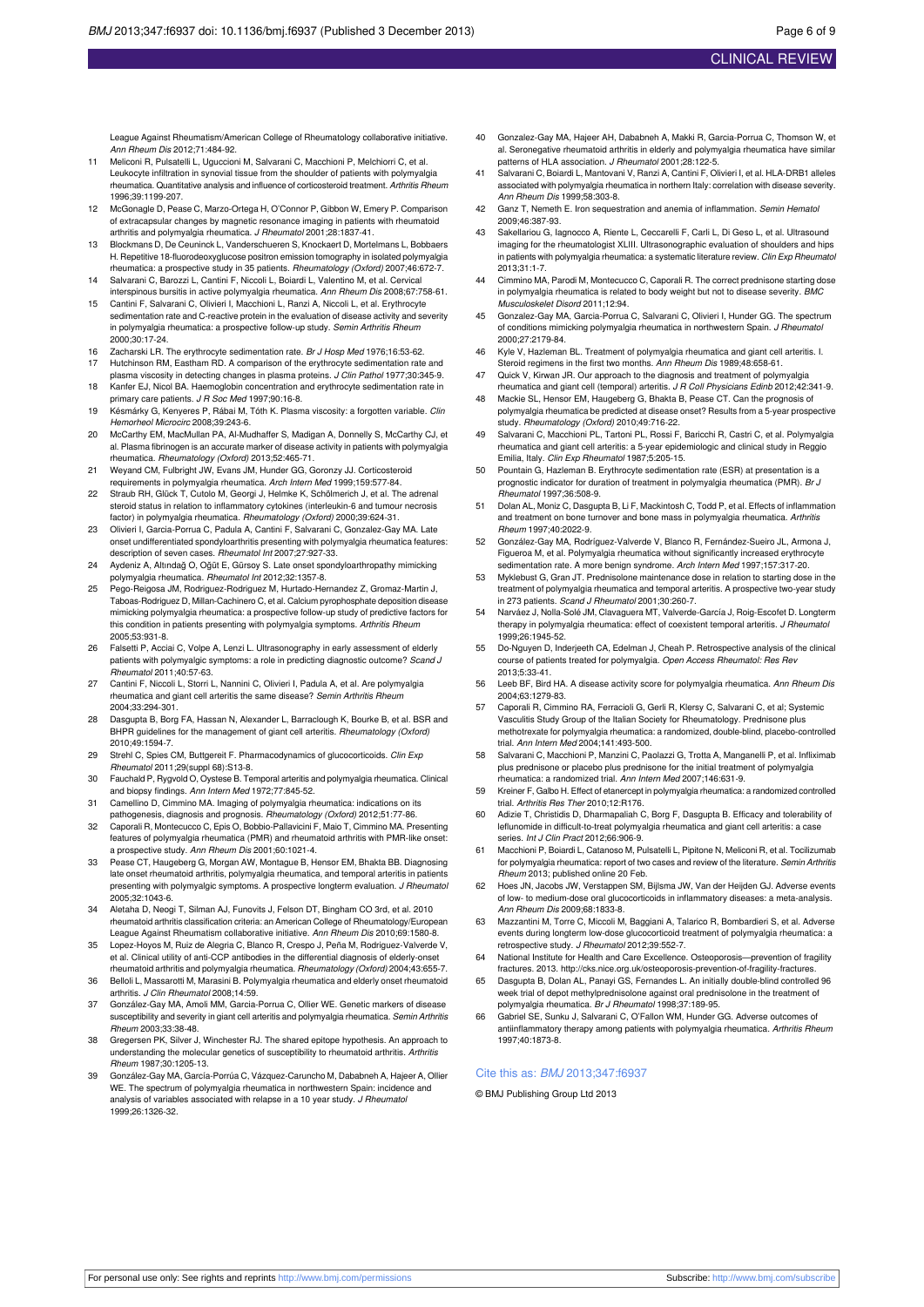### **Tables**

<span id="page-6-0"></span>Table 1| Scoring algorithm for provisional European League against Rheumatic Diseases and American College of Rheumatology classification **criteria for polymyalgia rheumatica**

| Required criteria*                                                           | Points without ultrasound+ | Points with ultrasound# |
|------------------------------------------------------------------------------|----------------------------|-------------------------|
| Morning stiffness (duration >45 minutes)                                     |                            |                         |
| Hip pain or limited range of motion                                          |                            |                         |
| Absence of rheumatoid factor or anti-cyclic citrullinated peptide antibodies |                            |                         |
| Absence of other joint pain                                                  |                            |                         |
| Ultrasound: at least 1 abnormal§ shoulder and at least 1 abnormal¶ hip       |                            |                         |
| Ultrasound: both shoulders abnormal§                                         |                            |                         |

\*Age ≥50 years, bilateral shoulder aching, and abnormal C reactive protein or erythrocyte sedimentation rate (or both).

†If total score ≥4, patient is categorised as having polymyalgia rheumatica.

‡If total score ≥5, patient is categorised as having polymyalgia rheumatica.

§Ultrasound evidence of glenohumeral synovitis or subacromial-subdeltoid bursitis.

¶Ultrasound evidence of coxofemoral synovitis or trochanteric bursitis.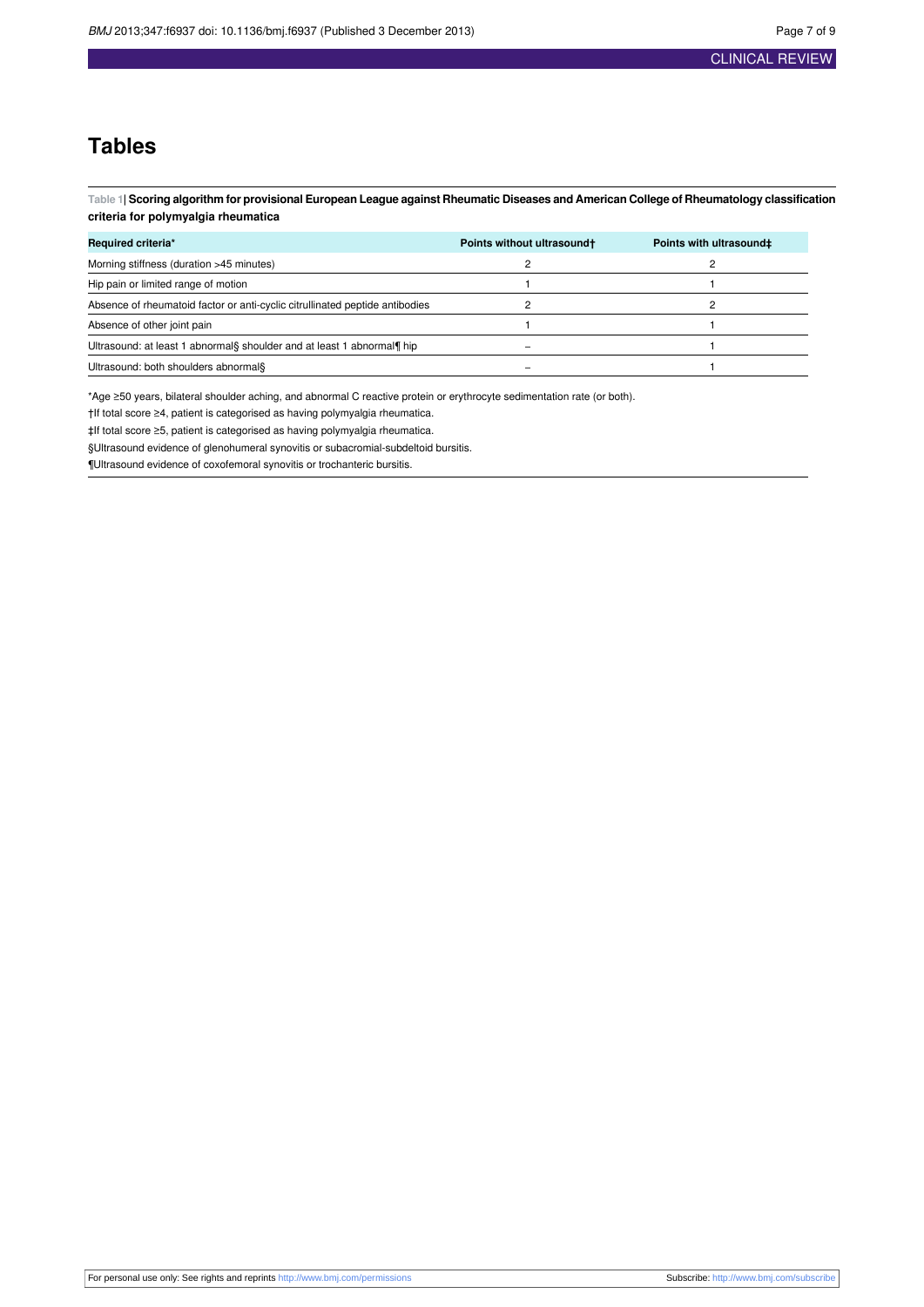### CLINICAL REVIEW

<span id="page-7-0"></span>

| Table 2 Selected differential diagnoses to consider in patients with polymyalgic symptoms* |  |
|--------------------------------------------------------------------------------------------|--|
|--------------------------------------------------------------------------------------------|--|

| Category                                      | <b>Example</b>                                                                                                                                | Possible clues                                                                                  |
|-----------------------------------------------|-----------------------------------------------------------------------------------------------------------------------------------------------|-------------------------------------------------------------------------------------------------|
| disorders                                     | Inflammatory rheumatological Rheumatoid arthritis (seropositive or seronegative) and other inflammatory<br>arthritides eg spondyloarthropathy | Peripheral synovitis or sacroiliitis; insidious onset                                           |
|                                               | Calcium pyrophosphate deposition disease, atypical gout, single or<br>multi-joint sepsis                                                      | Swollen joints; consider aspiration                                                             |
|                                               | Giant cell arteritis, other vasculitis                                                                                                        | Direct questioning, systems review                                                              |
|                                               | Myositis, other myopathy (for example, statin related)                                                                                        | Creatine kinase                                                                                 |
| Non-inflammatory<br>rheumatological disorders | Multiple mechanical joint pains (such as lower limb osteoarthritis plus<br>subacromial impingement)                                           | Examination; lack of improvement of symptoms over the<br>day                                    |
| Rare and important                            | Infections such as endocarditis, osteomyelitis, paraspinal infection,<br>tuberculosis                                                         | Fevers, sweats, microscopic haematuria                                                          |
|                                               | Cancer-for example, myeloma, lymphoma, renal cell carcinoma,<br>carcinoma of prostate, others                                                 | Weight loss, monoclonal band (haematological),<br>microscopic haematuria (renal cell carcinoma) |
| Endocrine                                     | Hypothyroid myopathy                                                                                                                          | Creatine kinase                                                                                 |
|                                               | Hyperparathyroidism                                                                                                                           | Calcium and phosphate concentrations                                                            |
| Neurological                                  | Motor neurone disease                                                                                                                         | Wasting                                                                                         |
|                                               | Parkinsonism                                                                                                                                  | Physical signs                                                                                  |
| Occult fracture                               | Vertebral, sacral, or pelvic fracture (if present consider osteomalacia or<br>other causes)                                                   | Pain on weight bearing                                                                          |
|                                               |                                                                                                                                               |                                                                                                 |

\*This is not an exhaustive list of the differential diagnoses of polymyalgic symptoms.